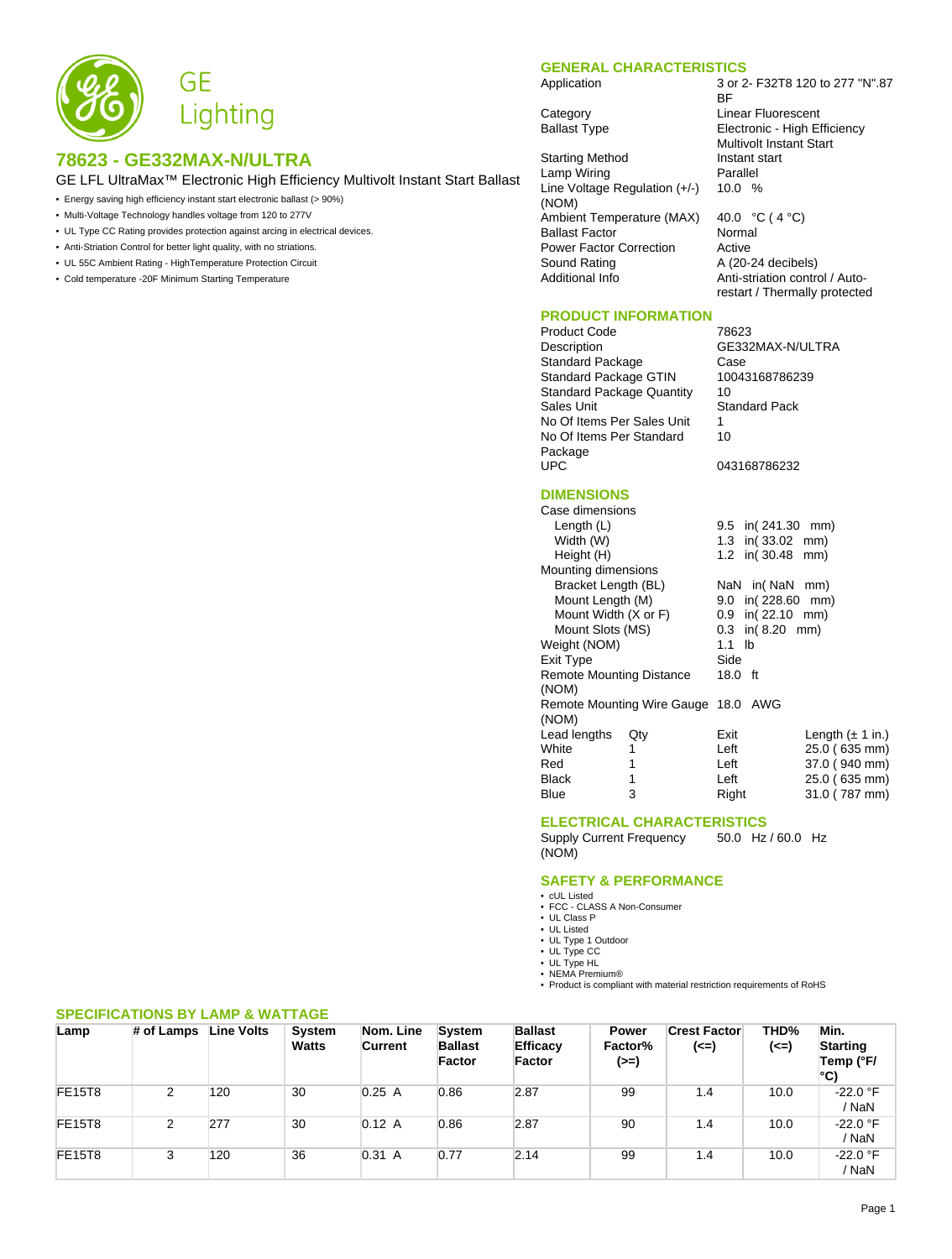| <b>FE15T8</b>   | 3                       | 277 | 36 | 0.15A    | 0.77 | 2.14 | 92                | 1.4 | 23.0 | $-22.0$ °F                 |
|-----------------|-------------------------|-----|----|----------|------|------|-------------------|-----|------|----------------------------|
| F32T8/WM        | $\overline{2}$          | 120 | 59 | 0.5A     | 0.95 | 1.61 | 99                | 1.4 | 10.0 | / NaN<br>-22.0 °F<br>/ NaN |
| F32T8/WM        | $\overline{2}$          | 277 | 58 | 0.22A    | 0.95 | 1.64 | 96                | 1.4 | 10.0 | -22.0 °F<br>/ NaN          |
| F32T8/WM        | 3                       | 120 | 77 | 0.65 A   | 0.87 | 1.13 | 99                | 1.4 | 10.0 | -22.0 °F<br>/ NaN          |
| F32T8/WM        | 3                       | 277 | 76 | $0.28$ A | 0.87 | 1.14 | 97                | 1.4 | 10.0 | -22.0 °F<br>/ NaN          |
| F32T8/25W       | $\overline{2}$          | 120 | 50 |          | 0.93 | 1.86 | 99                | 1.4 | 10.0 | -22.0 °F<br>/ NaN          |
| F32T8/25W       | $\overline{c}$          | 277 | 48 |          | 0.93 | 1.94 | 96                | 1.4 | 10.0 | $-22.0 °F$<br>/ NaN        |
| F32T8/25W       | 3                       | 120 | 65 |          | 0.87 | 1.34 | 99                | 1.4 | 10.0 | $-22.0 °F$<br>/ NaN        |
| F32T8/25W       | $\overline{3}$          | 277 | 64 |          | 0.87 | 1.36 | 97                | 1.4 | 10.0 | $-22.0 °F$<br>/ NaN        |
| F32T8           | $\overline{2}$          | 120 | 64 | 0.53A    | 0.97 | 1.52 | 99                | 1.4 | 10.0 | -22.0 °F<br>/ NaN          |
| F32T8           | $\overline{2}$          | 277 | 63 | 0.24 A   | 0.97 | 1.54 | 97                | 1.4 | 10.0 | -22.0 °F<br>/ NaN          |
| F32T8           | 3                       | 120 | 82 | 0.69 A   | 0.87 | 1.06 | 99                | 1.4 | 10.0 | -22.0 °F<br>/ NaN          |
| F32T8           | 3                       | 277 | 80 | 0.3 A    | 0.87 | 1.09 | 98                | 1.4 | 10.0 | -22.0 °F<br>/ NaN          |
| F31T8           | $\overline{c}$          | 120 | 63 | 0.53A    | 0.97 |      | 99.8              |     |      |                            |
| F31T8           | $\overline{\mathbf{c}}$ | 277 | 62 | 0.23A    | 0.97 |      | 97.1              |     |      |                            |
| F31T8           | 3                       | 120 | 82 | 0.69A    | 0.85 |      | 99.5              |     |      |                            |
| F31T8           | 3                       | 277 | 79 | 0.29A    | 0.85 |      | 98.1              |     |      |                            |
| F29T8           | $\overline{\mathbf{c}}$ | 120 | 60 | 0.51A    | 0.98 |      | 99.8              |     |      |                            |
|                 |                         |     |    |          |      |      |                   |     |      |                            |
| F29T8           | $\overline{\mathbf{c}}$ | 277 | 60 | 0.22A    | 0.98 |      | 96.89999999999999 |     |      |                            |
| F29T8           | 3                       | 120 | 77 | $0.64$ A | 0.86 |      | 99.9              |     |      |                            |
| F29T8           | 3                       | 277 | 75 | 0.28A    | 0.86 |      | 97.89999999999999 |     |      |                            |
| F28T8           | $\overline{c}$          | 120 | 55 | 0.46 A   | 0.93 | 1.69 | 99                | 1.4 | 10.0 | $-22.0$ °F<br>/ NaN        |
| F28T8           | $\overline{2}$          | 277 | 55 | 0.21 A   | 0.93 | 1.69 | 96                | 1.4 | 10.0 | -22.0 °F<br>/ NaN          |
| F28T8           | 3                       | 120 | 71 | $0.61$ A | 0.87 | 1.23 | 99                | 1.4 | 10.0 | $-22.0 °F$<br>/ NaN        |
| F28T8           | 3                       | 277 | 70 | 0.26A    | 0.87 | 1.24 | 97                | 1.4 | 10.0 | $-22.0 °F$<br>/ NaN        |
| F26T8           | $\overline{c}$          | 120 | 54 | 0.45A    | 0.95 |      | 99.8              |     |      |                            |
| F26T8           | $\overline{c}$          | 277 | 54 | 0.2 A    | 0.95 |      | 96.3              |     |      |                            |
| F26T8           | 3                       | 120 | 68 | 0.57 A   | 0.83 |      | 99.9              |     |      |                            |
| F26T8           |                         | 277 | 68 |          | 0.83 |      |                   |     |      |                            |
|                 | 3                       |     |    | 0.25A    |      |      | 97.5              |     |      |                            |
| F25T8WM         | $\overline{2}$          | 120 | 44 | 0.37 A   | 0.99 | 2.00 | 99.8              | 1.4 | 10.0 | $-22.0$ °F<br>/ NaN        |
| F25T8WM         | $\overline{2}$          | 277 | 43 | 0.17A    | 0.99 | 2.00 | 94.8              | 1.4 | 10.0 | -22.0 °F<br>/ NaN          |
| F25T8/WM        | 3                       | 120 | 57 | 0.48A    | 0.86 | 1.00 | 99.9              | 1.4 | 10.0 | $-22.0$ °F<br>/ NaN        |
| <b>F25T8/WM</b> | 3                       | 277 | 56 | 0.21 A   | 0.86 | 1.00 | 96.6              | 1.4 | 10.0 | -22.0 °F<br>/ NaN          |
| F25T8           | 3                       | 120 | 66 | 0.55A    | 0.84 | 1.27 | 99                | 1.4 | 10.0 | $-22.0$ °F<br>/ NaN        |
| F25T8           | $\overline{2}$          | 120 | 51 | 0.43 A   | 0.94 | 1.84 | 99                | 1.4 | 10.0 | $-22.0$ °F<br>/ NaN        |
| F25T8           | $\overline{2}$          | 277 | 50 | 0.19A    | 0.94 | 1.88 | 95                | 1.4 | 10.0 | $-22.0 °F$<br>/ NaN        |
| F25T8           | $\overline{3}$          | 277 | 65 | 0.24 A   | 0.84 | 1.29 | 97                | 1.4 | 10.0 | $-22.0 °F$<br>/ NaN        |
| F25T12          | $\overline{2}$          | 120 | 52 | 0.44A    | 0.89 | 1.71 | 99                | 1.4 | 10.0 | $-22.0$ °F<br>/ NaN        |
| F25T12          | $\overline{2}$          | 277 | 52 | 0.2 A    | 0.89 | 1.71 | 96                | 1.4 | 10.0 | -22.0 °F<br>/ NaN          |
| F25T12          | 3                       | 120 | 68 | 0.58A    | 0.78 | 1.15 | 99                | 1.4 | 10.0 | $-22.0$ °F<br>/ NaN        |
| F25T12          | 3                       | 277 | 67 | 0.25A    | 0.78 | 1.16 | 97                | 1.4 | 10.0 | $-22.0$ °F<br>/ NaN        |
| F17T8WM         | $\overline{2}$          | 120 | 33 | 0.28A    | 1.03 | 3.00 | 99.6              | 1.4 | 10.0 | -22.0 °F<br>/ NaN          |